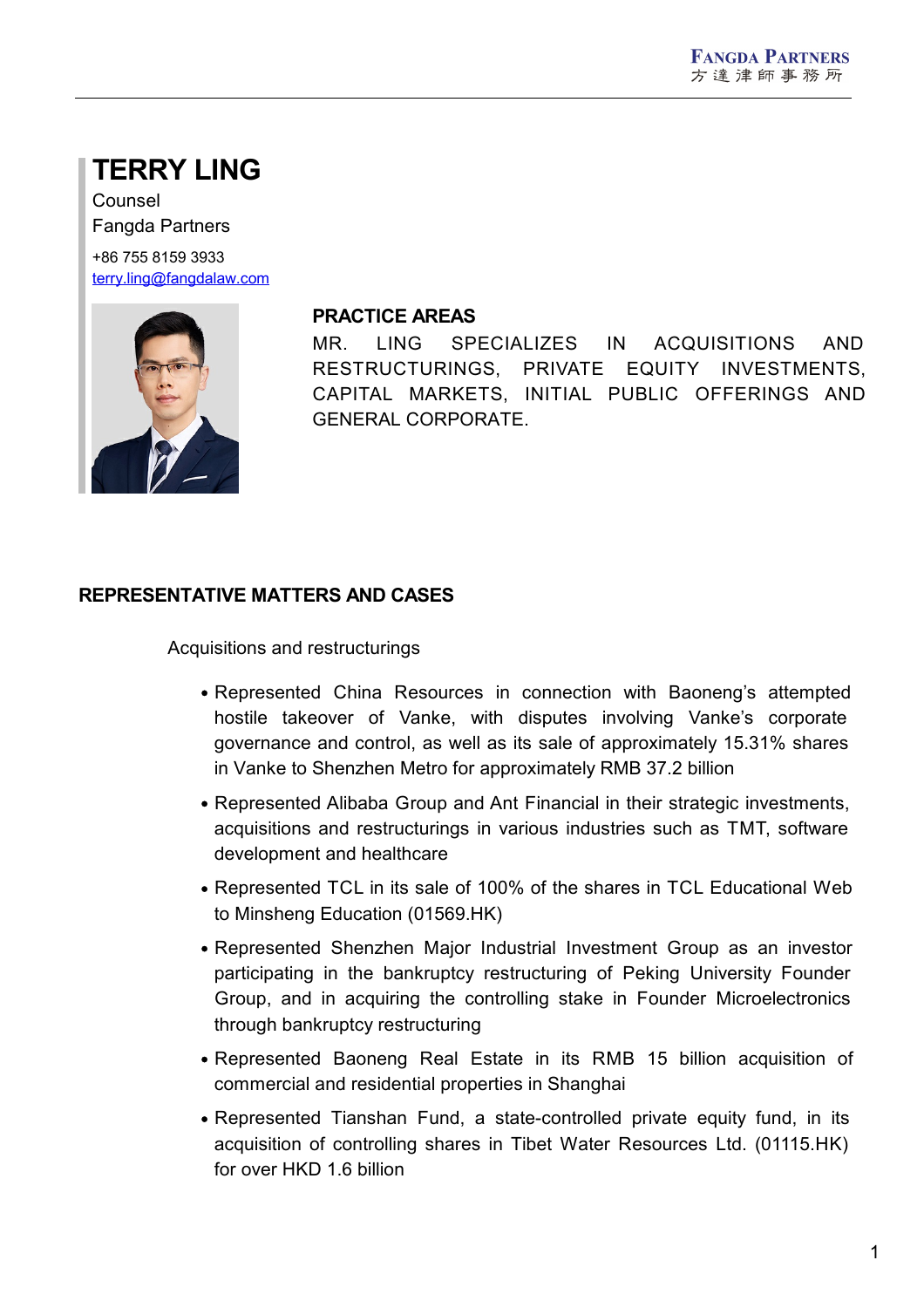- Represented Singapore Post Limited in its series of strategic investments in 4PX, a Chinese cross-border package forwarding service provider headquartered in Shenzhen
- Represented GF in structuring the proposed USD 300 million acquisition of a medical company listed on London Stock Exchange
- Represented a private Chinese company in its RMB 500 million acquisition of controlling shares in a telecommunications service provider headquartered in Cambodia

Private equity investment

- Represented CPE in its equity investment in Probe Technology, in its minority investments in various industries such as consumer goods and healthcare, and in its disposal of overseas assets
- Represented CMBI in its equity investment in ColaSoft and in its minority investments in various industries such as software development and healthcare
- Represented AliHealth in its pre-IPO investments in medical device, retail chain pharmacy and health information service enterprises
- Represented Alibaba in its equity investment in a Zhuhai-based smartphone manufacturer and in the subsequent offshore and onshore reorganization of the manufacturer
- Represented Boyu Capital and 58.com in their equity investment in a property management service provider based in Shenzhen
- Represented Vision Knight Capital in its Series B financing of a cross-border e-commerce service provider (apparel) based in Shenzhen
- Represented a private Chinese company in its acquisition and disposal of RMB 750 million in non-controlling shares in HyalRoute Communication, a group company engaged in the investment, construction and operation of communication infrastructure in ASEAN

Capital markets and IPOs

- Represented Dong Fang Precision (002611.SZ) in successfully resolving its disputes with its major shareholders by unwinding its RMB 4.7 billion acquisition of Pride Power from those shareholders. The disputes centered on the performance guarantee and the corporate governance and control over Pride Power. The major shareholders included Contemporary Amperex (300750.SZ) and Foton Auto (600160.SH)
- Advised AliHealth on its RMB 1 billion in strategic investments in companies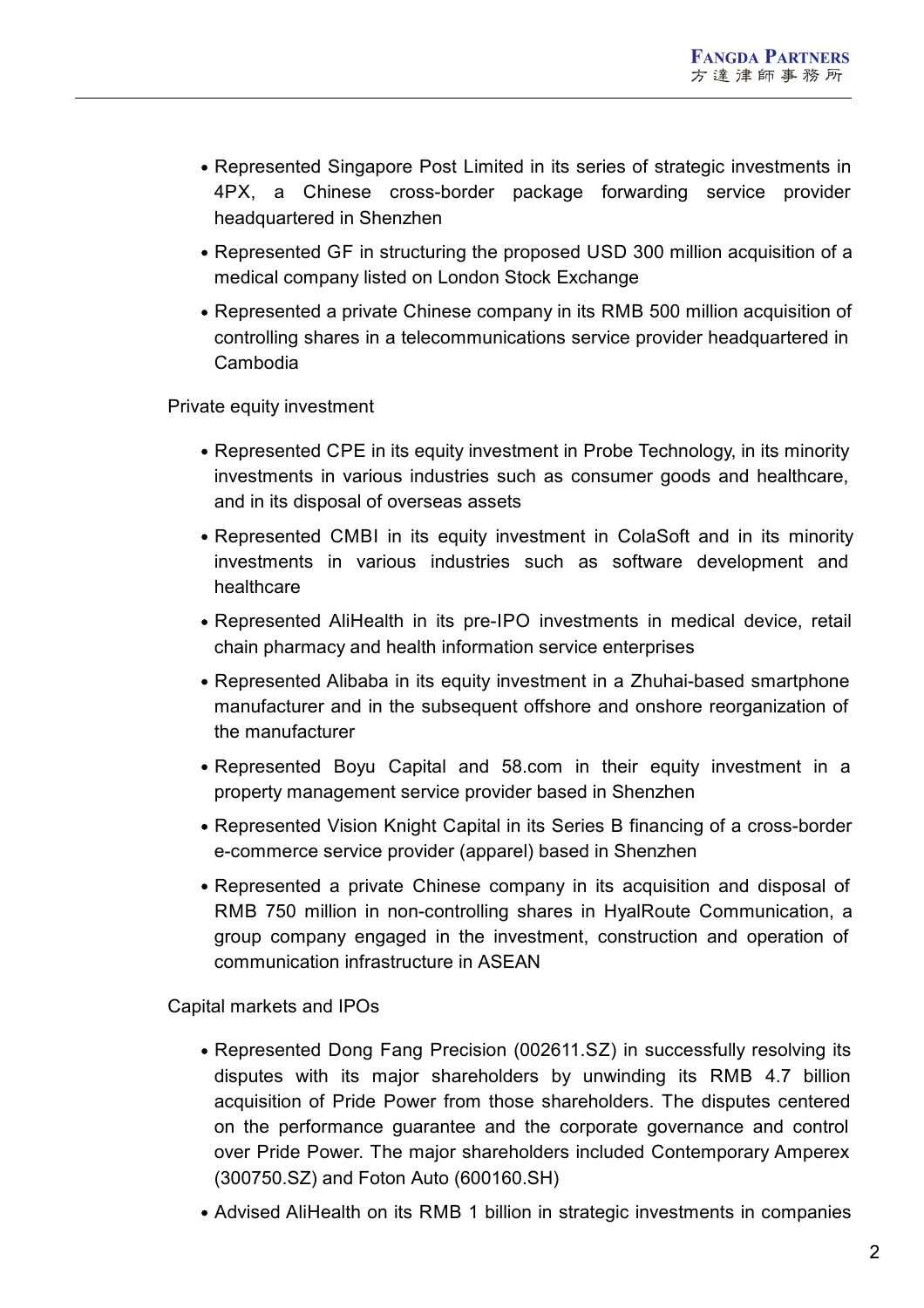listed on the main board and the NEEQ

- Represented Sinoway Consultants in its disposal of minority shares in Queclink Wireless (300590.SZ), a company listed on the Shenzhen Stock Exchange
- Represented a foreign investor in its disposal of minority shares in a leading medical device and solutions provider listed on the Shenzhen Stock **Exchange**
- Represented Manyue, a company listed on the Hong Kong Stock Exchange, in its proposed sales of several PRC companies to a company listed on the Shenzhen Stock Exchange as part of a material asset restructuring deal
- Advised Mindray (300760.SZ) on its onshore and offshore restructuring for the purpose of its IPO in China after going private from the NYSE
- Represented Red Sun Capital as the sponsor and lead underwriter in connection with the IPO and listing on the Hong Kong Stock Exchange of TIL Enviro Limited, the largest wastewater treatment service provider in Ningxia, PRC
- Represented TL Natural Gas Holdings Limited, a leading compressed natural gas provider in Jinzhou, PRC, in its IPO and listing on the Hong Kong Stock Exchange

Other Matters

- Advised several start-up companies on their group restructurings by establishing or dismantling red-chip structures
- Represented several Hong Kong-listed companies in their cooperation with domestic real estate developers to develop real estate in the PRC
- Represented TCL CSOT in its joint venture with San'an Semiconductor (600703.SH) in the Micro-LED display technology industry
- Advised several listed companies and MNCs on their formation of wholly foreign-owned enterprises or joint ventures in China and on their labor dispute and IP protection matters

### **OTHER INFORMATION**

### **Education**

- Fudan University (2008)
- Peking University School of Transnational Law, J.M. (Chinese law) and J.D. (2016)